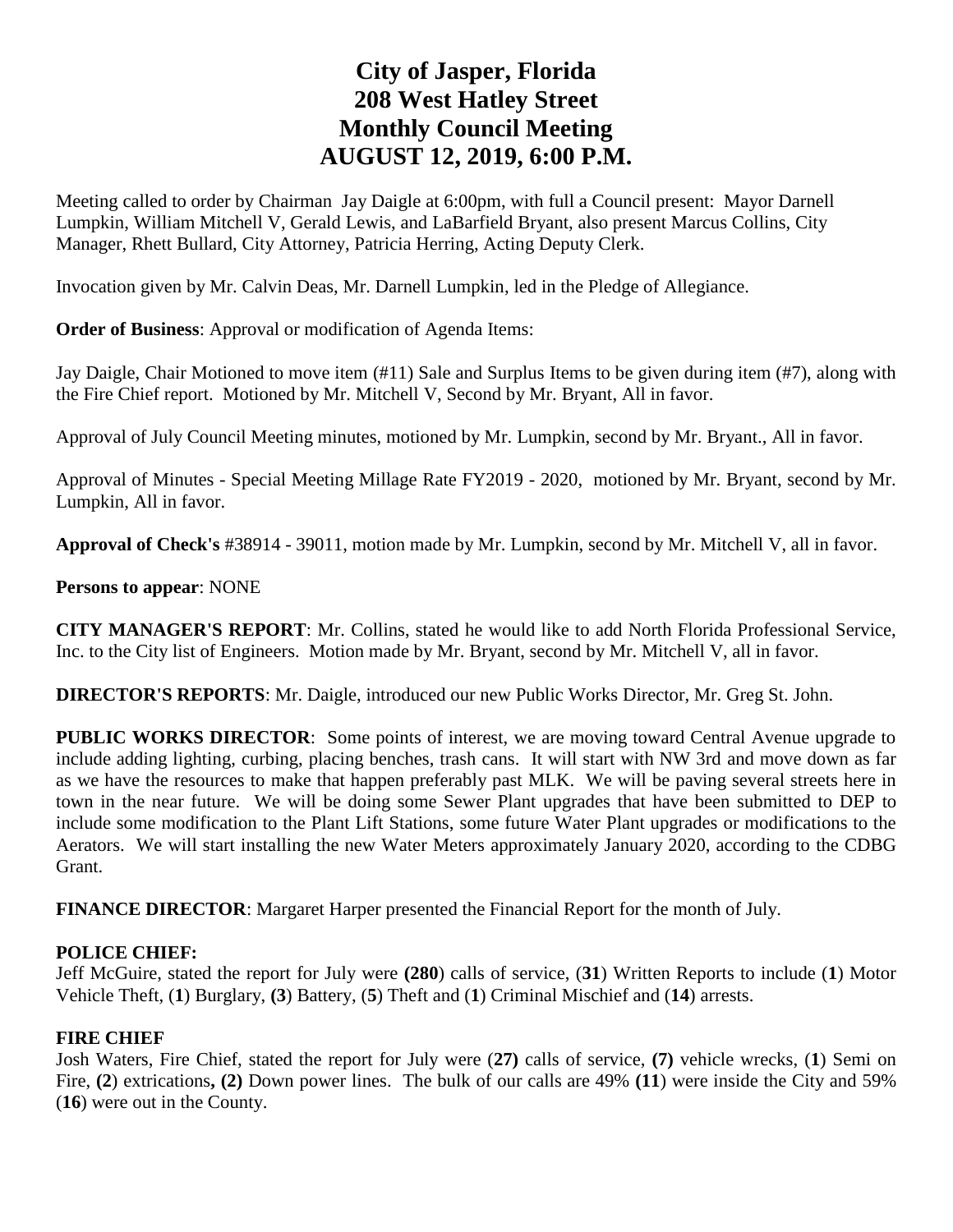Josh, also gave a report on the Sale of Surplus items which are being sold on the website Gov.deals.com. He gave a handout with a list of items to be sold and scrapped and asked for the approval of the Council to declare everything listed as Surplus in order to proceed with the sale. The highlighted items were asked to be approved as scrap and to get a scrap company to come in and remove them. We've sold (**26**) items thus far with a total of **\$21,596.00** received. We have (**17**) more items to be listed on the website for sale. It was motioned by Mr. Mitchell V, second by Mr. Bryant, to approve the highlighted items as surplus. All in favor. The Council also approved the following items (dumpster and bleachers) to be sold as scrap. It was motioned by Mr. Mitchell V, second by Mr. Bryant, All in favor.

## **NEW BUSINESS:**

**City Attorney:** Rhett Bullard, read Ordinance **#19-07-01**; Land Development/Flood Regulations in its entirety. Motioned by Mr. Mitchell V, Second by Mr. Bryant, All in favor.

Reading and adoption of Resolutions DEO-CDBG GRANT by title only.

- **19-08-01,** AFFIRMATIVE ACTION PLAN: Motioned by Mr. Bryant, Second by Mr. Lumpkin, All in Favor.
- **19-08-03,** CDBG PROCRUMENT PLAN**:** Motioned by Mr. Bryant V., Second by Mr. Mitchell V, All in Favor.
- **19-08-04,** ANTI DISPLACEMENT/RELOCATION POLICY: Motioned by Mr. Mitchell V, Second by Mr. Bryant, All in Favor.
- **19-08-05,** CITIZEN PARTICIPATION PLAN**:** Motioned by Mr. Bryant, Second by Mr. Mitchell V, All in Favor.
- **19-08-06,** CITIZEN COMPLAINT POLICY: Motioned by Mr. Mitchell V, Second by Mr. Bryant, All in Favor.
- **19-08-07,** EQUAL EMPLOYMENT OPPORTUNITY: Motioned by Mr. Mitchell V, Second by Mr. Bryant, All in Favor.
- **19-08-08,** SECTION 906 PUBLIC LAW POLICY: Motioned by Mr. Mitchell V, Second by Mr. Bryant, All in Favor.

#### **PUBLIC COMMENTS:**

Mrs. Sarah Higginbotham of 1005 SE 2nd Avenue Jasper, Florida, submitted a request to speak to the Council and states, "one thing that really concerns me right now is the cooperation between the Schools and the City itself. It seems like there is no connection. When the School asks that we turn our city red (**wear red on Friday**) there is no cooperation. It concerns me right now when the opposing teams have more supporters than our home team. I will be attending the School Board Meeting and will ask if someone from the School Board can come to the next City Council meeting to speak to the Council about support between the School and the City. We need to make some changes, it seems there's no home town advantage and that bothers me a lot".

"Another thing that concerns me is that at the end of the meeting the Council doesn't have any comments and I'm wondering if you haven't had a chance to view what's going on in your district, because we still have these houses that are grown up and it looks tacky and messy and you can't be satisfied. We seem to have lost concern and the need to impress. How can we show pride in a city that is not clean, we need to do something. I thought about the commercial where the little girl asked "What does the Dishwasher do?" My concern is what does the Council do, what can, and what will you do to improve this situation? When you say no comment, what does that mean, that you haven't looked around in your area?"

#### **COUNCIL COMMENTS:**

**Mr. Lewis**, stated we do have a lot to do, we have to educate and support our School and do better, I agree with you and I see things going forward.

**Mr. Bryant** said we are working on cleanliness in my District, there are some houses grown up but we are working on it.